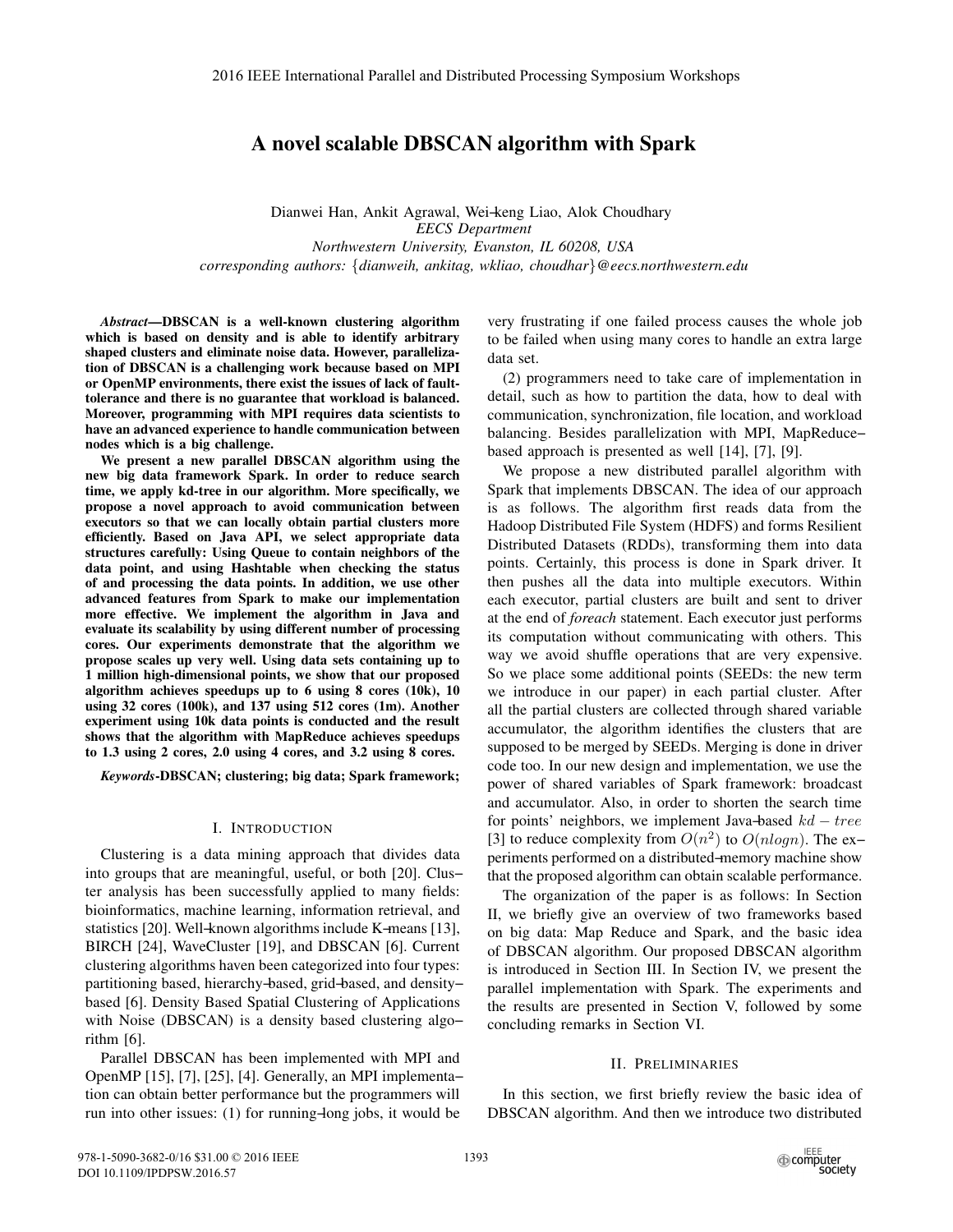computation frameworks that are very powerful and widely used in big data applications.

#### *A. DBSCAN algorithm*

DBSCAN is a clustering algorithm proposed by Ester [6]. And it has become one of the most common clustering algorithms because it is capable of discovering arbitrary shaped clusters and eliminating noise data [6]. The basic idea of this algorithm is finding all the *core points* and forming the clusters by clustering core points with all points (core or non−core) that are *reachable* from it. Essentially, DBSCAN algorithm is based on three basic definitions: core points, directly density−reachable, and density−reachable [25]. Given a data set D, of points.

 $eps-neighborhood$  of a point  $p$  is the neighborhood of p∈D within a radius *eps*.

*Definition 1:* A point *p* is a *core point* if it has neighbors within a given radius (*eps*), and the number of neighbors is at least *minpts* (which is a threshold). In this case, the number of neighbors is called *density*.

*Definition 2:* A point y is *directly density-reachable* from  $x$  if  $y$  is within *eps-neighborhood* of  $x$  and  $x$  is a *core point*.

*Definition 3:* A point y is *density-reachable* from x if there is a chain of points  $p_1, p_2, ..., p_n$ , with  $p_1 = x, p_n = y$ and  $p_{i+1}$  is directly density-reachable from  $p_i$  for all  $1 \leq$  $i < n, p_i \in D$ .

The pseudocode of the DBSCAN algorithm is given in Algorithm 1 [8]. The algorithm starts with an arbitrary point p ∈ D and checks its *eps*−neighborhood (Line 4). If the *eps*−neighborhood size is bigger than pre−defined number minpts, the code generates a new cluster  $C$ . The algorithm then retrieves all density reachable points from  $p$  in  $D$ , and add them to the cluster  $C$  (Line 8–20). Otherwise, if the *eps*→neighborhood contains less than minpts points, then *p* is marked as noise (Line 6). The computational complexity of Algorithm is  $O(n^2)$  where *n* is the number of data points. If we use spatial indexing, the complexity reduces to  $O(n \log n)$ [3].

# *B. Two frameworks based on big data: MapReduce and Spark*

Figure 1 shows that in Hadoop version 1, only MapReduce framework is available for distributed computation. But in Hadoop version 2, based on Yarn (resource manager), MapReduce, Spark, and other data processing frameworks are available. MapReduce and Spark may share the same HDFS, but it should be pointed out that Spark jobs can be run with or without Yarn (Standalone mode).

*1) Map Reduce:* In big data domain, MapReduce is a simple but powerful framework which makes programmer easily implement parallel processing. It is based on Hadoop Distributed File System (HDFS), which allows programmers to focus mainly on the problem at hand instead of worrying about the low level implementation details. Figure 2 tells us

| Algorithm 1 The DBSCAN algorithm |  |  |  |  |
|----------------------------------|--|--|--|--|
|----------------------------------|--|--|--|--|

# **Input** (eps, minpts, D)

**Output** (a set of clusters)

- 1. initialize all points as unvisited
- 2. **for** each unvisted point  $p \in D$  do
- 3. mark p as visited 4. Let *N* be *eps*−neighborhood of p
- 5. **if** the size of  $N <$  minpts points then
- 6. mark  $p$  as noise

7. **else**

| 8.  | create a new cluster C, and add $p$ to C  |
|-----|-------------------------------------------|
| 9.  | for each point $p' \in N$                 |
| 10. | <b>if</b> $p'$ in unvisited then          |
| 11. | mark $p'$ as visited                      |
| 12. | let N' be the eps-neighborhood of $p'$    |
| 13. | if the size of $N'$ is $\geq$ minpts then |
| 14. | add those points to $N$                   |
|     |                                           |

# 15. **endif**

- 16. **endif**
- 17. **if**  $p'$  is not yet a member of any cluster
- 18. add  $p'$  to C
- 19. **endif**
- 20. **endfor**
- 21. **endif**
- 22. **endfor**



Figure 1: **An overview of Hadoop Architecture.**

about how this programming model works. MAP workers read data from HDFS and process the data based on the business logic and then write intermediate data to local disk for sorting and shuffling process. It is also in the form of key−value pair. The locations of these buffered pairs on the local disk are passed to the master, which forwards it to the reduce workers. After a reduce worker is notified by master, it uses remote procedure call to read data from local disk of MAP workers, and then sorts data so that all occurrences of the same key are grouped together. The output of reduce function will be appended to final output files (generally HDFS).

Compared with the other distributed computation frame− work, MapReduce has the following advantages: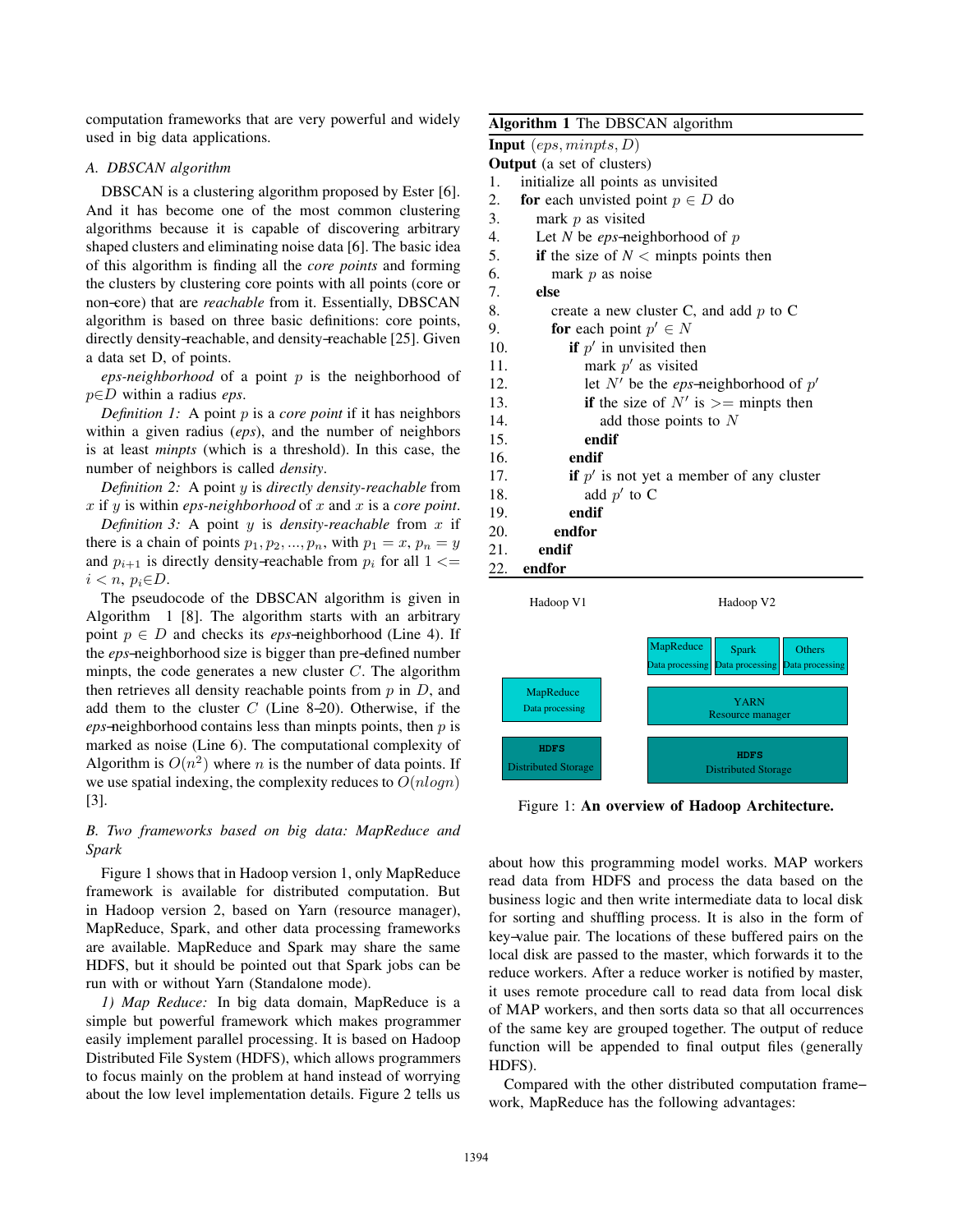

Figure 2: **An overview of data flow in MapReduce.**

- Extremely Scalable. It does not require the support from centralized RAID−based SAN or NAS storage systems. Every node has its own local hard−drives. The nodes are loosely coupled and connected with standard network devices. So adding and removing nodes to a cluster becomes very easy and convenient, and has no impact to running MapReduce jobs [17].
- Highly Parallel and Abstracted. Based on the frame− work's principle, programmers do not have to take care of low level implementation details such as message transferring between master and workers, file location, and workload balancing. They only need focus on the problem itself. One of the major contributions of MapReduce is that it supports parallelization auto− matically. The programmers only need to implement map() method of Mapper class and reduce() method of Reducer class and the framework will do the rest.
- Highly Reliable and Fault−tolerant. A single process failure in MPI will cause the whole job to fail. In MapReduce framework, another task will be automati− cally launched if one task fails and the job will continue running. This feature is especially useful and important for long−running jobs.

*2) Spark:* At a high level, a running Spark application has one driver process talking to many executor processes, sending them work to do and collecting the results of that work. The first thing a Spark program must do is to create a SparkContext object in driver code, which tells Spark how to access a cluster. Then it reads one file or multiple files in HDFS and processes them as Distributed Datasets (RDD), which is a collection of elements partitioned across the nodes and can be operated on in parallel. RDD is the main abstraction Spark provides, and RDDs can be created from a file in the Hadoop file system or by transforming other RDDs. An RDD can depend on zero or more other RDDs. These dependency relationships can be thought of as a graph. Stages are a unit of execution, and they are generated by the DAGScheduler from the graph of RDD dependencies. DAGScheduler computes a Directed Acyclic Graph (DAG) of stages for each job, keeping track of which

RDDs and stage outputs are materialized. It then submits stages as TaskSets to TaskScheduler. TaskScheduler launches tasks to executors via Resource manager, which in this case, is YARN. After executors complete their tasks, they will send the results back to the driver (see Figure 3) (if it is the final RDD of an action such as count()) [12], or write output to external storage. Spark framework captures all the important features that MapReduce have. In addition, it has the following new features.

- In−memory computations. In Spark, Resilient Dis− tributed Datasets (RDDs) are the first abstraction that allows programmers to perform in−memory computa− tions on large clusters. RDDs are motivated by two types of applications that MapReduce handle ineffi− cently: iterative algorithms and interactive data mining [22]. Figure 2 depicts that MapReduce frameworks does not fit iterative algorithms. In order to use MapReduce model to tackle iterative algorithms, many rounds of map−reduce executions will be performed which is not very efficient because map's intermediate results should be writen to local disks and then they are remotely read to reduce workers, and disk I/O operations are very expensive in this case. Another use case is interactive data mining, where a user runs the same queries on the same subset of data multiple times. In MapReduce framework, the only way to do that is to write inter− mediate data to an external storage file [22] which will introduce a lot of overhead due to disk I/O and data replication. In Spark framework, RDDs can be cached for re−use. In Spark, the benefit of keeping everything in memory is the ability to perform iterative computations at blazing fast speeds.
- Supporting Streaming data, complex analytics, and real time analysis. MapReduce offers a very simple but powerful programming model that are efficient for data− intensive algorithms [11]. But we can not use MapRe− duce to perform real time analysis and implementing complex graph based algorithms in an efficient manner.
- Fast fault recovery. In MapReduce old version, if the JobTracker does not receive any heartbeat from a TaskTracker for a specified period of time, the Job− Tracker understands that the worker associated to that TaskTracker has failed. When this situation happens, the JobTracker needs to reschedule all pending and in−progress tasks to another TaskTracker, because the intermediate data belonging to the failed TaskTracker may not be available anymore [21]. After hadoop−0.21, checkpointing was added where JobTracker records its progress in a file. When a JobTracker starts, it can restart work from where it left off. MapReduce uses replication strategy to handle fault recovery. On the other hand, Spark reconstructs RDDs via lineage to handle this issue. Compared to the replication method,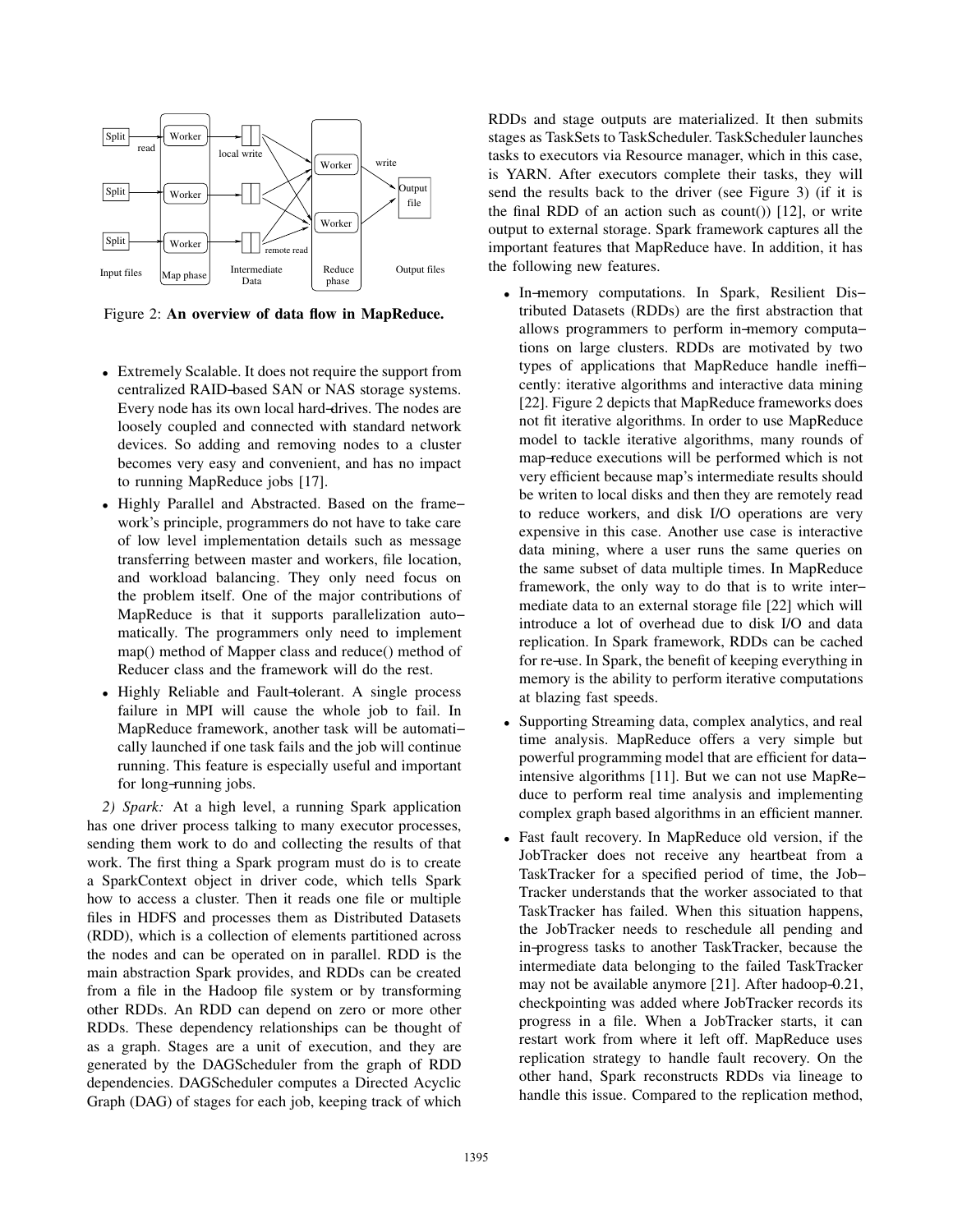

Spark Executor

Figure 3: **An overview of data flow in spark.**

which consumes more memory, recontruction of RDDs takes shorter time [23].

Even though spark is very efficient, offers parallelization automatically, we still need to avoid shuffle operation. So in our implementation of DBSCAN we avoid all−to−all communication.

#### III. NEW DBSCAN WITH SPARK

As far as we know, there are many DBSCAN implemen− tations with Hadoop's MapReduce [9], [14], [7]. But we have not seen any implementation with Spark yet because of following reasons. First of all, compared with MapReduce, Spark appeared recently. So not many people are familiar with this framework. Secondly, even though Spark has many advatages compared to other distributed computation frameworks, the programmers still need to spend a lot of time on designing new algorithm to avoid shuffle operations to make their parallization more efficient. For example, after we update one data point's state in one executor we need to spread this updation across the cluster. So this will introduce shuffle operations which are very expensive in Spark. Let us take a look at the pseudocode of our new DBSCAN's algorithm.

#### *A. Pseudocode of DBSCAN algorithm with Spark*

The pseudocode of the DBSCAN algorithm with Spark implementation is given in Algorithm 2. The algorithm starts with the code in Spark driver, which reads data, generates RDDs and transforms them into appropriate RDDs (Line 1, Line 2, and Line 3). The code in Spark executor is in Lines 4 through 29. After comparing with Algorithm 1, we can see that two places are new: Line 12 and Lines 26 through 28. We assume each executor only computes the points that belong to it. Otherwise, there would be a lot of overlap of computation between different executors. Placing SEEDs is in Line 12. The detailed description regarding it

**Algorithm 2** DBSCAN algorithm with Spark **Input**(eps, minpts, D) **Output** (a set of clusters) 1. read an input file from HDFS and generate RDDs from the read data 2. transform the existing RDDs into appropriate RDDs with Point type 3. distribute those RDDs into executors 4. **foreach** (closure'start) 5. **if** point  $p$  is not in hashtable then 6. get the neighbors of  $p$  using eps and kdtree 7. push all appropriate neighbors into Queue N 8. **if** the size of  $N <$  minpts points then 9. mark  $p$  as noise 7. **else** 8. create a new cluster C, and add  $p$  to C 9. **while** N is not empty 10. Let  $p'$  be the removed point from N 11. put the index of  $p'$  into the hashtable 12. place SEEDs processing 13. **if**  $p'$  in unvisited then 14. mark  $p'$  as visited 15. let *N'* be the *eps*−neighborhood of p- 16. **if** the size of *N'* is  $>=$  minpts then 17. add appropriate points to N 18. **endif** 19. **endif** 20. **if**  $p'$  is not yet a member of any cluster 21. add  $p'$  to C 22. **endif** 23. **endwhile** 24. **endif** 25. **endif** 26. **if** curent point is the last one in closure then 27. send partial clusters to driver through accumulator 28. **endif** 29. **endforeach** 30. analyze partial clusters based on the placed SEEDs

31. search for all partial clusters and merge them if necessary

will be given in next Section. The partial clusters are sent back to driver right before the executor finishes its task by accumulator, which also will be explained in detail in the next Section. This implementation is meant for ensuring that merging process will not be started until all the executors finish their tasks. Lines 30 through 31 perform merging partial clusters and produce the final global clusters (see Algorithm 4). So the code [1−3] is run in Driver mode, code [4−29] is run in Executor mode, and code [30−31] is run in Driver mode.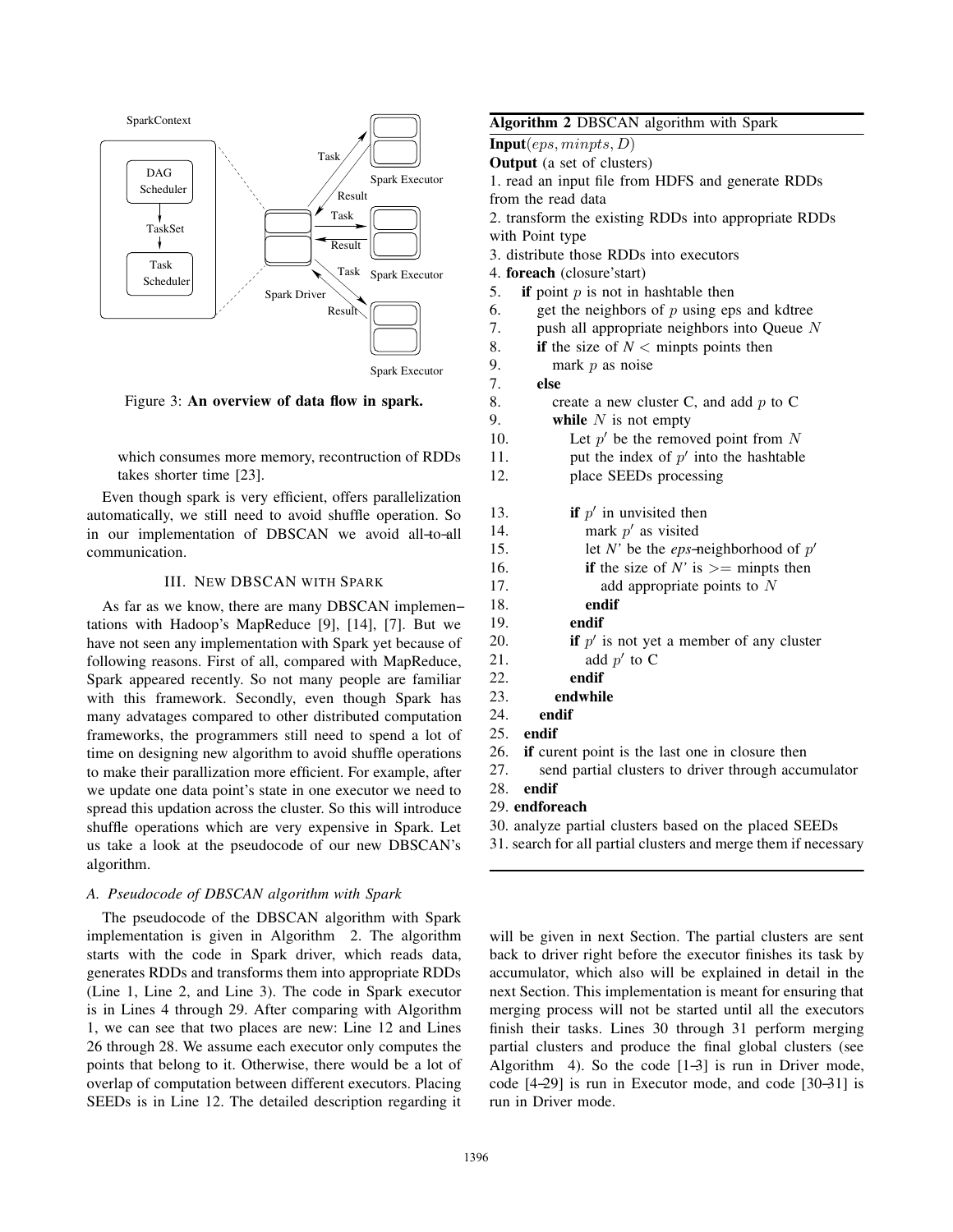## *B. Data Structures that having impact on performance*

Using Java as the programming language in our imple− mentation, we need to consider using the appropriate data structures for efficiency. Here, two data structures Hashtable and Queue are discussed.

If we take a look at Line 11, this operation should be *put(key, value)*, which is usually  $O(1 + n/K)$  where K is the hash table size. If  $K$  is large enough, the the result is effectively O(1). Method *containsKey(key)* is performed in Line 5, Line 7, and Line 17. Again, under normal circumstances, it is  $O(1)$ . The add operations on Queue are performed in Line 7 and Line 17, and remove operation on Queue is performed in Line 10. The number of add operations should be the same as the number of remove operations according to the condition in Line 9 (while loop will not terminate until it is empty). Among LinkedList, ArrayList, and Vector, the best performance on both add and remove operations is obtained using LinkedList. In our code, we thus use LinkedList to implement Queue.

We have thus far presented the new DBSCAN algorithm in a nutshell in this section. Next, we present the details of the novelties of our new implementation in the next section.

## IV. CRITICAL TECHNIQUES IN PARALLEL DBSCAN WITH SPARK

In this Section, we will focus on the implementation details of our parallel DBSCAN algorithm with Spark, which make the parallel processing more efficient. The first part gives the pseudocode of algorithms. Then we briefly present two critical techniques in our implementation that make good use of the power from Spark framework. Lastly, we analyze the time complexity of the whole algorithm.

## *A. Novel clustering algorithm without communication between executors*

According to the traditional method, we need to update data points' state by map function and then propagate this update to other executors. However, that implementation is considered not efficient because it will introduce a shuffle operation in order to make this update visible by other ex− ecutors. Therefore, we propose a novel clustering algorithm to get around the shuffle operation. After data points have been partitioned to each executor, we just let each executor compute the partial clusters locally for data points that are assigned to this executor. The merging process is deferred until all the partial clusters have been sent back to the driver. This new design, however, introduces new challenges: how to build the partial clusters in executors so that they can be merged in the driver? And how to identify those partial clusters which are supposed to be merged into one cluster? The pseudocode of algorithms and an example are given as follows.

Algorithm 3 gives the basic idea of our design. In order to avoid overlap of computation of partial clusters, we

would let individual executors only deal with the points that belong to this partition so that the executors do not have to communicate to spread points' updated states across the clusters. However, we could not merge the partial clusters into the global clusters after all the partial clusters are collected in driver because there are no points that are shared between different partial clusters. Therefore, we introduce the term: SEEDs, which are points that do not belong to the current partition. And these SEEDs serve as something like markers so that we can easily identify outer master partial clusters by using them and merge them into a bigger cluster.The SEEDs are not related to the locations. If the current point's index is beyond the range of current partition it is taken as a SEED. So the main goal on executor side is to place SEEDs, and on driver side, we dig out SEEDs and identify master partial clusters and merge them.

| <b>Algorithm 3 Placing SEEDs in Executors</b>               |  |  |  |
|-------------------------------------------------------------|--|--|--|
| 1. identify the current partition of this executor as par_A |  |  |  |
| 2. initialize the place_flg for all the partitions          |  |  |  |
| 3.<br>while $N$ is not empty                                |  |  |  |
| 4.<br>let $p'$ be the removed point from N                  |  |  |  |
| 5.<br>put the index of $p'$ into the hashtable              |  |  |  |
|                                                             |  |  |  |
| 6.<br>for $j = 0$ . all the possible partitions             |  |  |  |
| 7.<br><b>if</b> $p'$ is in par <sub>_A</sub>                |  |  |  |
| 8.<br>let continue_flg be true                              |  |  |  |
| 9.<br>break                                                 |  |  |  |
| 10.<br>else                                                 |  |  |  |
| 11.<br>if place one seed already                            |  |  |  |
| 12.<br>let continue flg to be false                         |  |  |  |
| 13.<br>break                                                |  |  |  |
| 14.<br>else                                                 |  |  |  |
| 15.<br>$place\_flg = 1$                                     |  |  |  |
| 16.<br>let continue flg to be true                          |  |  |  |
| 17.<br>break                                                |  |  |  |
| 18.<br>endif                                                |  |  |  |
| 19.<br>endif                                                |  |  |  |
| endfor<br>20.                                               |  |  |  |
| 21.<br><b>if</b> continue $flg = false$                     |  |  |  |
| 22.<br>continue                                             |  |  |  |
| 23.<br>endif                                                |  |  |  |
| 24.<br><b>if</b> place $\text{fig}$ is 1                    |  |  |  |
| 25.<br>place a seed                                         |  |  |  |
| 26.<br>endif                                                |  |  |  |
| 27.<br>endwhile                                             |  |  |  |

Before moving on to the algorithm of digging out SEEDs from partial clusters in Spark driver, we would like to use an example to display how to identify SEEDs and search for master partial clusters. Figure 4a shows that there are 2 partial clusters from 2 partitions. SEEDs are those points whose indexes are beyond the partition's range. For example, for C[0], its range is from 0 to 2499. So the point whose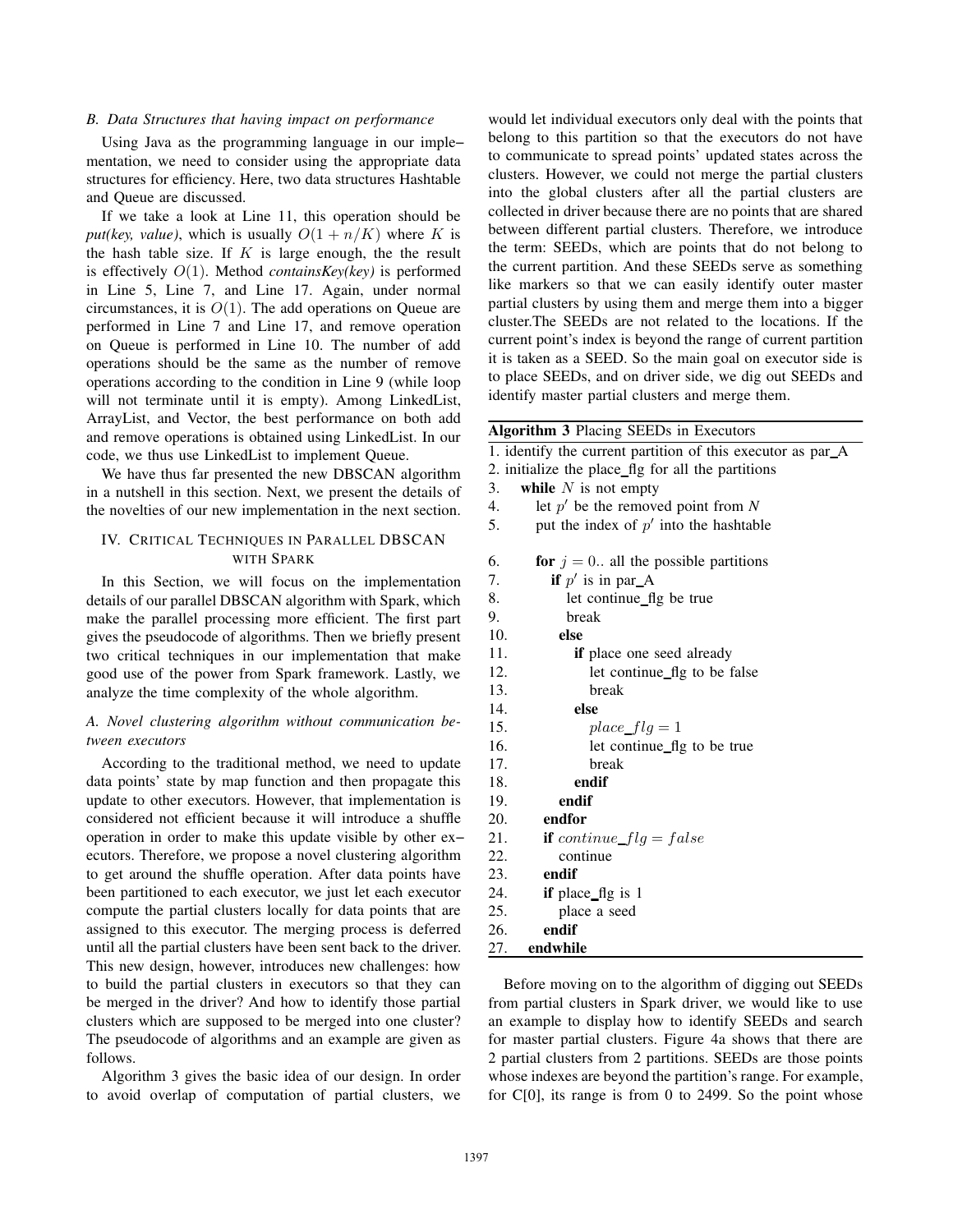



Figure 4: **An example showing the proposed merging cluster algorithm at different stages.** (a) There are two partitions and two partial clusters. Integers in squares are SEEDs. (b) After C[0] merges C[5], C[0] status is updated as "finished" from "unfinished".

indexe is greater than 2499 is 3000. Then the algorithm will identify the master partial clusters. Obviously, for 3000, the master partial cluster is C[5] because it contains 3000, and 3000 is a regular element in this cluster. When we merge two partial clusters we need to remove duplicate elements. Figure 4b show the resulting cluster C[0].

In Spark driver, Algorithm 4 shows how to use SEEDs to merge partial clusters into global clusters. First of all, it identifies the SEEDs by comparing elements with its range. In general, the number of SEEDs should be equal to or greater than the number of partitions. So we obtain an array of seeds (see Line 3). Lines from 4 through 8 form a for loop, which finds the master cluster that contains the seed as a regular element, then merges the two clusters, and finally, updates the status of master cluster. When the for loop terminates the status of current cluster is updated from 'unfinished' to 'finished'.

#### *B. Shared variables: broadcast and accumulator*

Normally, when each executor performs computations remotely, it works on separate copies of all the variables sent by the driver. These variables are copies to each node, and no update to the variables are spread back to the driver program. So, read−write shared variables across tasks would be not so efficient [18]. Spark does provide two limited types of shared variables for two common usage patterns: broadcast vari− ables and accumulators [18]. Broadcast variables are read−

| Algorithm 4 Using SEEDs and merge partial clusters in |  |  |  |  |
|-------------------------------------------------------|--|--|--|--|
| Driver                                                |  |  |  |  |

- 1. **for**  $i = 0$ . all partial clusters
- 2. **if** the status of current partial cluster is *unfinished*<sup>2</sup>
- $3.$  seed  $=$  identify seeds from current partial cluster
- 4. **for**  $j = 0$ .*seed.size*()
- 5.  $rtn\_index = find master partial cluster index$
- 6. merge current with master cluster
- 7. update the status of master cluster to finished<sup>\*</sup>
- 8. **endfor**
- 9. update the status of current cluster to finished<sup>\*</sup>
- 10. **endif**
- 11. **endfor**

only and cached on each executor instead of being shipped to each task. It is very efficient to use broadcast variables to give every executor a copy of a large input dataset in an efficient manner. Spark distributes broadcast variables using efficient broadcast algorithm to reduce communication cost [18].

As we know in our DBSCAN algorithm, it is necessary for executors to know some parameters and variables, such as eps, minimum number of points, partition information, and especially, the kdtree. With this kind of information, executor can successfully compute the partial clusters with− out exchanging message with other executors. When we are broadcasting large numbers of bytes, optimizing broadcasts is essential, such as choosing an appropriate data serializa− tion format that is both fast and compact, and compression techniques [12].

Another important shared variable is accumulator which meets our other needs. Accumulators are variables that are only "added" to through an associative operations and be efficiently supported in parallel. Originally, it has been used widely to implement counters (as in MapReduce) or sums. Because it can be used as "Writable" variables in executors, we use it to implement bringing back the partial clusters. That is another important feature of our design.

#### *C. Time complexity analysis*

We first analyze the time complexities of both sequential and parallel algorithms. The speed−up of the parallel method is then derived. We define some related notations as follows:

- $n:$  the number of data points;
- $p$ : the number of partitions;
- $m$ : the number of partial clusters;
- $K$ : the maximum size of partial clusters;
- $t_{straggling}^{ave}$ : the average wait time for framework to allow all stragglers to finish.
- $T_s^{ave}$  : the average time complexity of the sequential algorithm;
- $T_p^{ave}$  : the average time complexity of the parallel algorithm;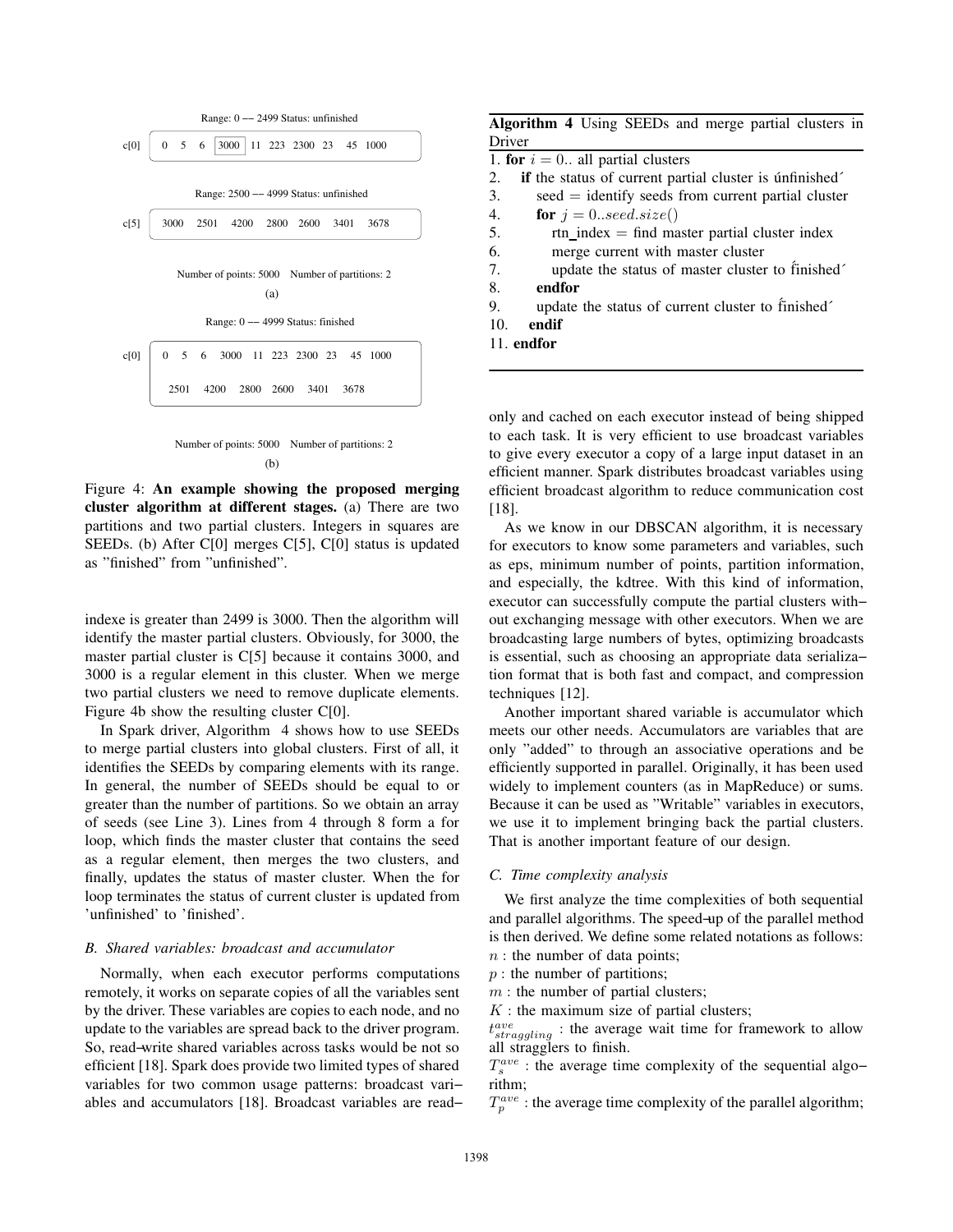$S_{ave}$ : the average speed–up.

Basically, there are three parts in our algorithm.

In the first part, the driver transforms data from HDFS into appropriate form that can be used in executors and constructs the  $kd - tree$ . The time for this phase includes reading file, transforming RDDs, and building  $kd-tree$ . We assume we use  $\Delta$  for the first two items. For  $kd - tree$  construction, we use  $O(n \log n)$  [10]. So summing them up, we use  $\Delta +$  $O(n * log n)$ .

In the second part, all executors compute the local partial clusters based on the partitions they receive. Basically, searching a point from a balanced  $kd - tree$  takes  $O(logn)$ time, which is best case. In the worst case, the time could be  $n$ . Some researches have reported that (near neighbor) range search's upper bound is  $O(n^{1-1/d} + k)$  [10]. So we use  $V$  to represent the search time, which is between  $logn$ and  $n^{1-1/d} + k$ ; If we use parallel processing, we need to add the time for SEEDs placement part. Let us assume an additional  $O(m*V)$  time is added. So in parallel processing, we would spend  $O((n/p*V) + (m*V)) + t^{ave}_{straggling}$  time in our case.

In the last part, after all executors send back all the partial clusters to the driver, the driver merges them and produces the global clusters. Based on our Algorithm 4, the search operations takes  $O(n)$  time at most if we check each element in the partial clusters. For merging phase, it takes  $Km$  times which is less than *n*. So we use  $O(n + Km)$  time.

To sum up:  $T_s^{ave} = O(\Delta + n * log n + n * V + n + Km).$  $T_p^{ave} = O(\Delta + n * log n + n/p * V + m * V + t_{straggling}^{ave} +$  $n + Km$ ).  $S_{ave} = T_s^{ave} / T_p^{ave}.$ 

#### V. EXPERIMENTS AND RESULTS

We perform a series of experimental tests to verify the effectiveness and efficiency of our DBSCAN algorithm with Spark and MapReduce's implementations. We need to note that all parallel executions generate the same result as the serial execuation. The dimension of data is relevent to the computational cost of querying the  $kd - tree$ . We do not perform tests based on varying number of attributes because we focus on Spark implementation instead of  $kd - tree$ implementation in our work. The tests are done on different sizes of data points with multiple dimensions. Our experi− mental results have been reported in terms of the CPU times. After comparing with the results from Patwary *et al.* [15], we find that our results match them so we do not list the accuracy in our paper.

## *A. Experimental setup*

To perform the experiment for our DBSCAN's parallel implementation with Spark, we use Edison (operated by Lawrence Berkeley National Laboratory and the Department of Energy Office of Science), a Cray XC30 distributed

Table I: Properties of test data

| Name  | Points    | d  | eps | minpts |
|-------|-----------|----|-----|--------|
| c10k  | 10.000    | 10 | 25  |        |
| c100k | 102,400   | 10 | 25  | 5      |
| r10k  | 10.000    | 10 | 25  | 5      |
| r100k | 102,400   | 10 | 25  | 5      |
| r1m   | 1.024.000 | 10 | 25  | 5      |

memory parallel computer. It has 5,576 compute nodes, 133,824 cores in total. Each node has two 12−core Intel "Ivy Bridge" processors at 2.4 GHz and 64 GB DDR3 1866 MHz memory. Each core has its own L1 and L2 caches, with 64 KB (32 KB instruction cache, 32 KB data) and 256 KB, respectively; A 30−MB L3 cache shared between 12 cores on the "Ivy Bridge" processor [5]. The algorithms have been implemented in Java (1.7) using the Spark(1.5) and Hadoop  $(2.4).$ 

Our testbed consists of 5 datasets, which are divided two groups:  $(c10k, c100k)$ , and  $(r10k, r100k, r1m)$ . Both groups of datasets (*synthetic-cluster*) have been generated synthetically using the IBM synthetic data generator [1], [16]. Table I lists the properties of our test data.

#### *B. Construction of* kd − tree

As discussed in Section IV, we use  $kd - tree$  ([2], [3]) to reduce the running time of the DBSCAN algorithm from  $O(n^2)$  (naive linear search) to V which is from  $O(n \log n)$ to  $O(n^{1-1/d} + k)$  (where d is the dimension size of record, and  $k$  is number of reported neighbors) [10]. In our implementations, we used  $kd - tree$  and therefore obtained reduced time complexities. Even though there is an overhead in contructing the  $kd - tree$  before running the DBSCAN with Spark, we would see that we benefit a lot. We use the similar approach as the one used by Patwary [15]. Figure 5 gives a comparison of the time taken by building the  $kd-tree$  over the whole DBSCAN algorithm in percentage. It is seen that, the contruction of  $kd - tree$  only takes a very tiny fraction of the time (0.05% to 0.5%) w.r.t. the whole DBSCAN algorithm. We noticed that the percentages of construction of tree is higher for r10k and c10k. This is because these two data sets consist of small number of points, and so, the whole algorithm takes shorter time.

#### *C. Comparison of the time spent in driver and in executors*

In this part, we discuss the time distribution in our program. Figure 6a −Figure 6d shows the time distribution between executors and driver according to our experiments. Based on the Algorithm 2, we expect to see more time will be spent in driver with the number of partial clusters increasing. Let us take a look at Figure 6a first. When we use more cores (1 to 8) to run our program, we see the number of partial clusters becomes bigger (10 to 392), but the time spent in driver does not change very much.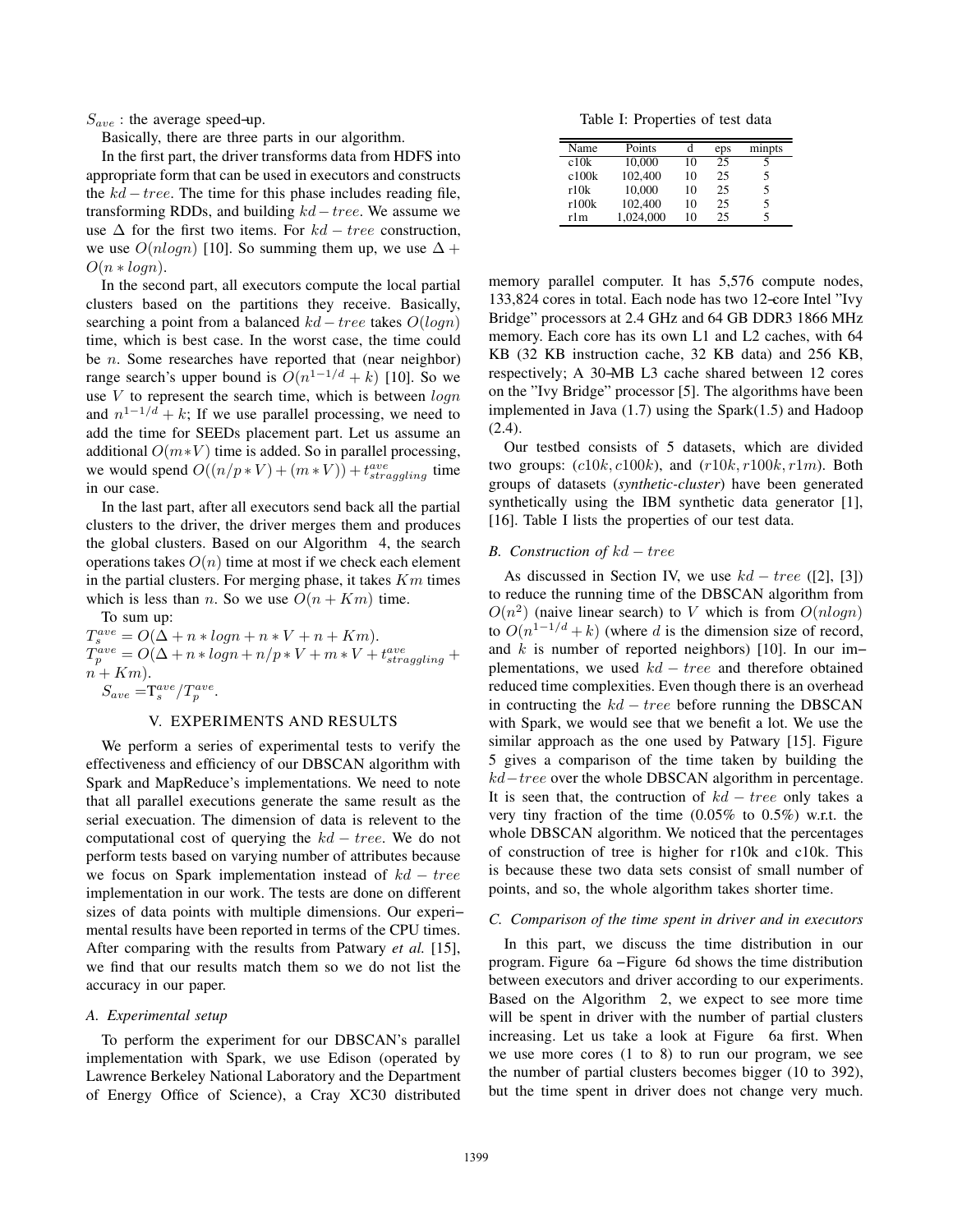

Figure 5: **Time taken by the construction of** kd−tree **and the whole DBSCAN algorithm.** Notes: the whole times we use is when we use 8 partitions

That is because the data set is too small. Take a look at Figure 6c and Figure 6d, their patterns are exactly the same. When using more cores (4 to 32), more partial clusters are produced (from 720 to 9279), and the time spent in driver gradually becomes more. This is consistent with our analysis on the time complexity that we conduct in Section IV, where when the number of partial clusters  $m$  increases, the time  $n + Km$  becomes large as well. Figure 6b follows the complexity analysis as well.

### *D. Comparison of the time taken by MapReduce and Spark*

As we are not able to get source code from the other research teams [9], [7], [14], we have implemented our own DBSCAN with MapReduce approach. From Figure 7, it is seen that 9−16 times faster performance is obtained from Spark than MapReduce. Due to the length of time taken by MapReduce, we have not conducted further tests on medium scale and large scale data sets.

#### *E. Scalability of Parallel DBSCAN with Spark*

Before we discuss the scalability of our algorithm, we need to mention that for large data sets  $(>= 1$  million data points), we use  $kd - tree$  with pruning branches to shorten search time.

The speedup obtained by our DBSCAN algorithm with Spark is given in Figure 8. The left column in Figure 8 shows the speedup considering only the computation in ex− ecutors while the right column shows the results considering the computation in executors and driver. It is obvious that the local computation in executors scales better than the whole computation since their computations are independent. For 10k data sets, we obtain speedup upto 1.9, 3.6, and 6.2 respectively using 2, 4, and 8 cores. For 100k data sets,



Figure 6: The time distribution between driver and executors

speedup upto 3.3, 6.0, 8.8, and 10.2 respectively using 4, 8, 16, and 32 cores. For 1m data set, speedup upto 58, 83, 110, and 137 respectively using 64, 128, 256, and 512 cores.

Take a look at right column, Figure 8b, Figure 8d, and Figure 8f show the speedup when total time is considered. The curves seem more flat compared with the ones in left column. For 10k data sets, because the total time is less, the merging time is not significant. For 100k data sets, more partial clusters are collected in driver. When using 4, 8, and 16 cores, the local computation time still dominates the total time, so speedup does not change very much. When using 32 cores, 9279 partial clusters are generated in executors and collected in driver. So the speedup drops to 5.6 from 10.2.

For r1m, we use pruning branches technique, and thus the neighbor size of each point is decreased. Also we filter out those partial clusters whose size is too small, and their removal does not impact the accuracy significantly. Therefore, the speedup of total time does not change a lot compared with local computation.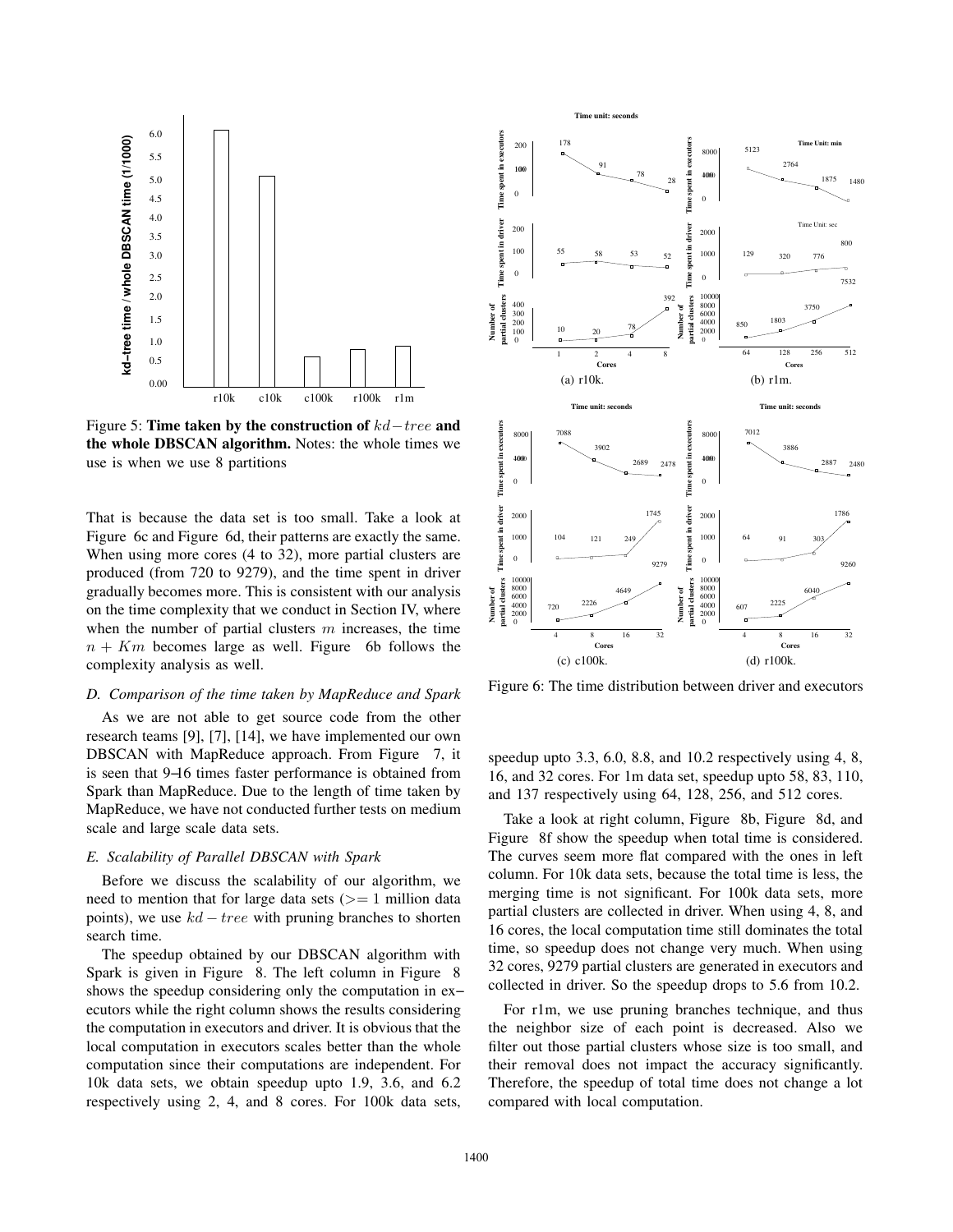

Figure 7: **Time used by MapReduce and Spark.** Number of poinst: 10000, dimension: 10, eps, 25.0, minPnts: 5

## VI. CONCLUSIONS

DBSCAN algorithm has been very popular since it is able to identify arbitrary shaped clusters as well as handle noisy data. However, parallelization of DBSCAN based on MPI and OpenMP suffers from lack of fault−tolerance. Moreover, in order to implement parallelization with MPI or OpenMP, data scientists need to take care of implementation in detail, such as handling communication, dealing with synchroniza− tion, and so forth, which can pose a challenge for many users. In this paper, we presented a new Parallel DBSCAN algorithm with Spark. It avoids the communication between executors and thus leads to a better scalable performance. The results of these experiments demonstrate that our new DBSCAN algorithm with Spark is scalable and outperforms the implementation based on MapReduce by a factor of more than 10 in terms of efficiency.

Future research will be conducted to improve search efficiency of  $kd - tree$  which has an important impact on the performance of our algorithm. Also, we plan to perform extended experiments on larger data sets and high dimensional feature spaces will be investigated as well. We did not partition data points based on the neighborhood relationship in our work and that might cause workload to be unbalanced. So, in the future, we will consider partitioning the input data points before they are assigned to executors.

#### ACKNOWLEDGMENT

This work is supported in part by the following grants: NSF awards CCF−1409601, IIS−1343639, and CCF−1029166 ; DOE awards DESC0007456 and DE−SC0014330 ; AFOSR award FA9550−12−1−0458; NIST award 70NANB14H012. This research used Edison Cray XC30 computer of the Na− tional Energy Research Scientific Computing Center, which is supported by the Office of Science of the U.S. Department of Energy under Contract No. DE−AC02−05CH11231.



(a) Comp. in executor. (10k points) (b) Comp. in executor and driver. (10k points)



(c) Comp. in executor. (100k points) (d) Comp. in executor and driver. (100k points)



(e) Comp. in executor. (1m points) (f) Comp. in executor and driver. (1m points)

Figure 8: Speedup of DBSCAN algorithm with Spark. Left side: Time spent in executor. Right side: Time spent in driver and executor.

## **REFERENCES**

- [1] R. Agrawal and R. Srikant, "Quest synthetic data generator," *IBM Almaden Research Center,* 1994.
- [2] N. Beckmann *et al.*, "The r<sup>\*</sup>-tree: an efficient and robust access method for points and rectangles," in*Proceedings of the 1990 ACM SIGMOD international conference on Management of data,* vo. 19, no. 2, pp. 323−331, 1990.
- [3] J. Bentley, "Multidimensional binary search trees used for associative searching," *Communications of the ACM,* vol. 18, no. 9, pp. 509−517, 1975.
- [4] S. Brecheisen *et al.*, "Parallel Density−Based Clustering of Complex Objects," *Advances in Knowledge Discovery and Data Mining,* pp. 179−188, 2006.